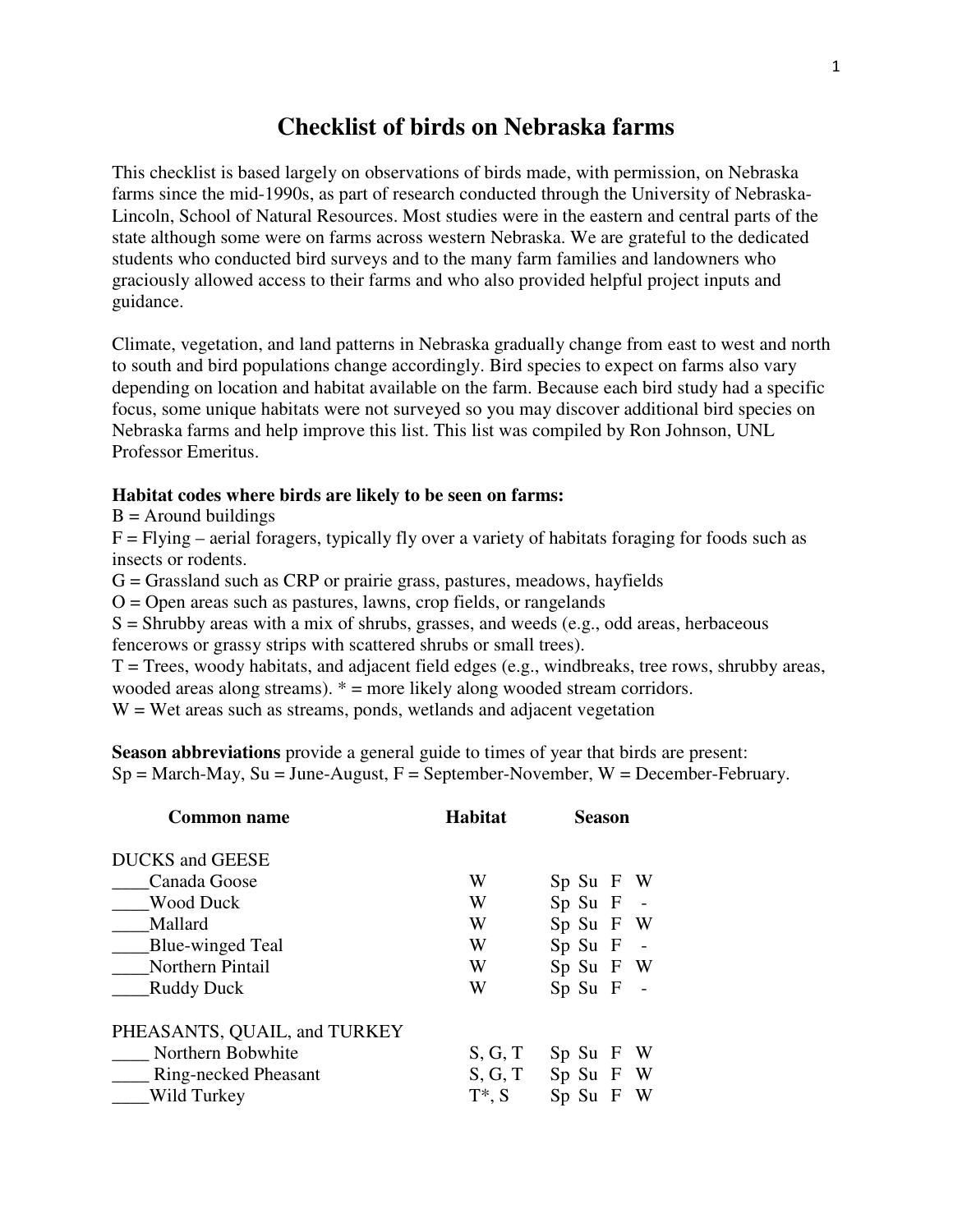| <b>CORMORANTS</b>               |                       |                                 |              |            |
|---------------------------------|-----------------------|---------------------------------|--------------|------------|
| Double-crested Cormorant        | W                     | $Sp -$                          | $\mathbf{F}$ |            |
| <b>HERONS</b>                   |                       |                                 |              |            |
| <b>Canadia</b> Great Blue Heron | W                     | $Sp$ Su $F$                     |              |            |
| ____Cattle Egret                | $O, G, W$ Sp Su F     |                                 |              |            |
| ___Green Heron                  | W                     | $Sp - F -$                      |              |            |
| ____White-faced Ibis            | W                     | $Sp - F -$                      |              |            |
| <b>VULTURES</b>                 |                       |                                 |              |            |
| ____ Turkey Vulture             | F                     | $Sp$ Su F                       |              |            |
| <b>HAWKS</b>                    |                       |                                 |              |            |
| Northern Harrier                | $F, G, W$ Sp Su $F$ W |                                 |              |            |
| ____ Sharp-shinned Hawk         | T                     | $Sp - F W$                      |              |            |
| _____ Coopers Hawk              | T <sub>1</sub>        | Sp Su F W                       |              |            |
| <b>Swainson's Hawk</b>          | $F, G, O$ Sp Su $F$ - |                                 |              |            |
| Red-tailed hawk                 | $F, T, O$ Sp Su F W   |                                 |              |            |
| <b>SHOREBIRDS</b>               |                       |                                 |              |            |
| <b>American Avocet</b>          | W                     | $Sp$ Su $F$ -                   |              |            |
| __ Killdeer                     | $\overline{O}$        | $Sp$ Su $F -$                   |              |            |
| ____ Spotted Sandpiper          | W                     | $Sp$ Su $F -$                   |              |            |
| _____ Solitary Sandpiper        | W                     | $Sp - F -$                      |              |            |
| ___ Willet                      | W                     | $Sp - F -$                      |              |            |
| ____ Upland Sandpiper           | G                     | $Sp$ Su - -                     |              |            |
| ___ Long-billed Curlew          | W                     | $Sp$ Su $F$ -                   |              |            |
| ___ Least Sandpiper             | W                     | $Sp - F -$                      |              |            |
| Least Tern                      | W                     | $Sp - F$                        |              |            |
| PIGEONS & DOVES                 |                       |                                 |              |            |
| ____Rock Pigeon                 | B, O                  | $Sp$ Su $F$ W                   |              |            |
| <b>Eurasian Collared-Dove</b>   | B, O                  | $Sp$ Su F ?                     |              |            |
| <b>Mourning Dove</b>            | T, O                  | Sp Su F W                       |              |            |
| <b>CUCKOOS</b>                  |                       |                                 |              |            |
| Yellow-billed Cuckoo            | T                     | $Sp$ Su -                       |              |            |
| Black-billed Cuckoo             | T                     | $Sp$ Su -                       |              |            |
| <b>OWLS</b>                     |                       |                                 |              |            |
| Great-horned Owl                | T                     | $Sp$ Su $F$                     |              | W          |
| <b>Burrowing Owl</b>            | G                     | $Sp$ Su $F$                     |              | $\sim$ $-$ |
| <b>Barred Owl</b>               | T                     | $Sp$ Su $F$                     |              | W          |
| Long-eared Owl                  | $\mathbf T$           | $\frac{1}{2}$ and $\frac{1}{2}$ | F            | W          |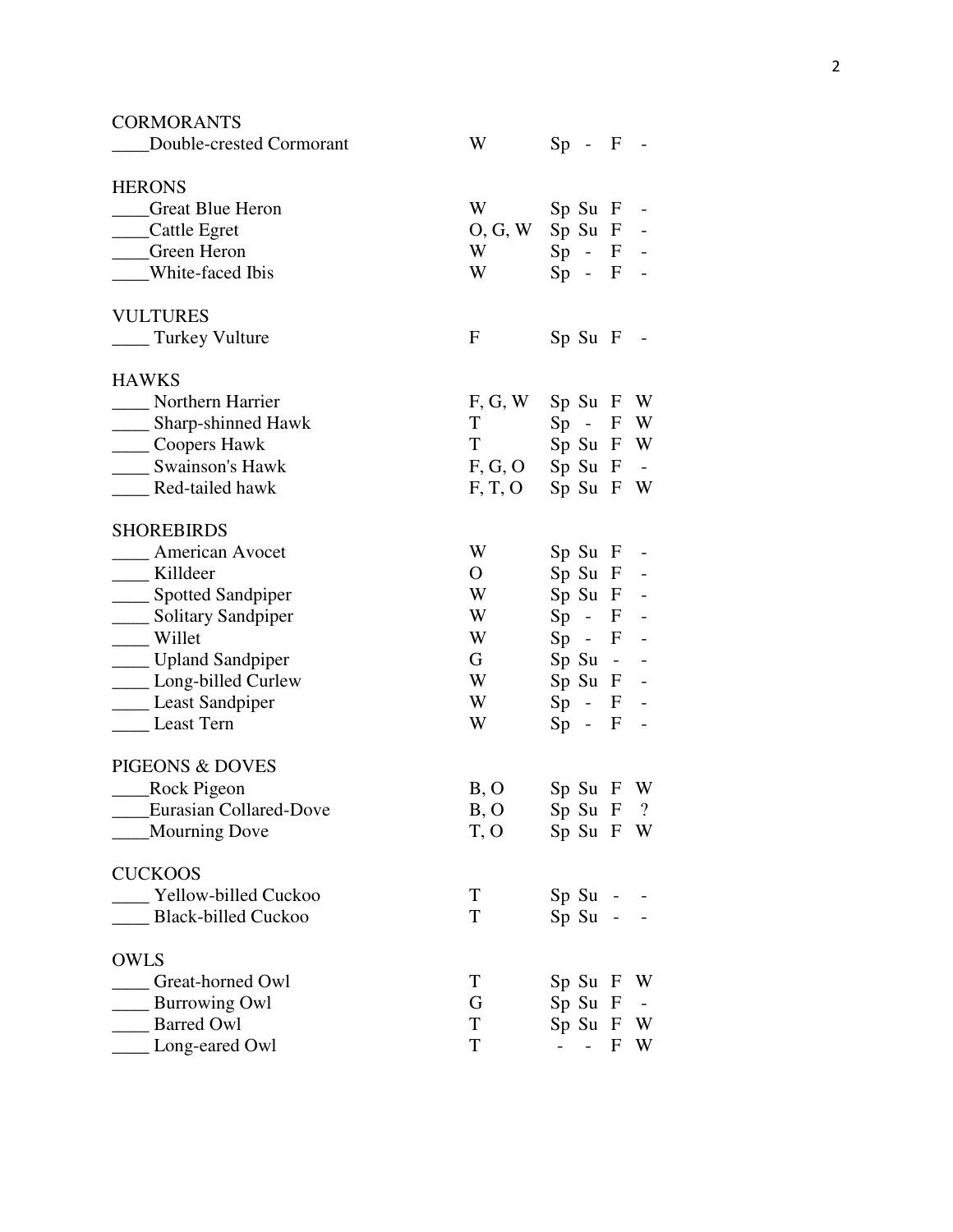| <b>NIGHTJARS</b>              |                                                                                                                                                                                                                                |               |  |
|-------------------------------|--------------------------------------------------------------------------------------------------------------------------------------------------------------------------------------------------------------------------------|---------------|--|
| _____ Common nighthawk        | F, G                                                                                                                                                                                                                           | $Sp$ Su $F -$ |  |
| _____ Chuck-will's-widow      | $T^*$                                                                                                                                                                                                                          | $Sp$ Su - -   |  |
| <b>SWIFTS</b>                 |                                                                                                                                                                                                                                |               |  |
| ___Chimney Swift              | $\mathbf{F}$                                                                                                                                                                                                                   | $Sp$ Su $F -$ |  |
| <b>HUMMINGBIRDS</b>           |                                                                                                                                                                                                                                |               |  |
| Ruby-throated Hummingbird     | T                                                                                                                                                                                                                              | $Sp$ Su $F -$ |  |
| <b>KINGFISHERS</b>            |                                                                                                                                                                                                                                |               |  |
| ____Belted Kingfisher         | W                                                                                                                                                                                                                              | $Sp$ Su $F$ - |  |
| <b>WOODPECKERS</b>            |                                                                                                                                                                                                                                |               |  |
| ___ Red-headed Woodpecker     | T                                                                                                                                                                                                                              | $Sp$ Su $F -$ |  |
| ____ Red-bellied Woodpecker   | T                                                                                                                                                                                                                              | Sp Su F W     |  |
| ____ Yellow-bellied Sapsucker | T —                                                                                                                                                                                                                            | $Sp - F -$    |  |
| ____ Downy Woodpecker         | $\mathbf T$                                                                                                                                                                                                                    | Sp Su F W     |  |
| - Hairy Woodpecker            | T <sup>1</sup>                                                                                                                                                                                                                 | Sp Su F W     |  |
| Northern Flicker              | T, O                                                                                                                                                                                                                           | Sp Su F W     |  |
| <b>FALCONS</b>                |                                                                                                                                                                                                                                |               |  |
| <b>____</b> American Kestrel  | O, T                                                                                                                                                                                                                           | $Sp$ Su F W   |  |
| <b>TYRANT FLYCATCHERS</b>     |                                                                                                                                                                                                                                |               |  |
| ___ Olive-sided Flycatcher    | T –                                                                                                                                                                                                                            | $Sp - F -$    |  |
| ____ Eastern Wood-Pewee       | T and the state of the state of the state of the state of the state of the state of the state of the state of the state of the state of the state of the state of the state of the state of the state of the state of the stat | $Sp$ Su $F -$ |  |
| ___ Willow Flycatcher         | $T^*$ , W                                                                                                                                                                                                                      | $Sp$ Su $F -$ |  |
| Least Flycatcher              | T, S                                                                                                                                                                                                                           | $Sp - F -$    |  |
| <b>Eastern Phoebe</b>         | $T^*$ , B Sp Su F -                                                                                                                                                                                                            |               |  |
| ____ Say's Phoebe             | $O, B$ Sp Su F -                                                                                                                                                                                                               |               |  |
| ____ Great-crested Flycatcher | $\mathbf T$                                                                                                                                                                                                                    | $Sp$ Su $F$   |  |
| Western Kingbird              | O, T, S Sp Su - -                                                                                                                                                                                                              |               |  |
| __ Eastern Kingbird           | $O, T, S$ Sp Su - -                                                                                                                                                                                                            |               |  |
| <b>SHRIKES</b>                |                                                                                                                                                                                                                                |               |  |
| Loggerhead Shrike             | S, O                                                                                                                                                                                                                           | $Sp$ Su $F$ - |  |
| <b>VIREOS</b>                 |                                                                                                                                                                                                                                |               |  |
| <b>Bell's Vireo</b>           | $S, T^*$                                                                                                                                                                                                                       | $Sp$ Su - -   |  |
| ___ Warbling Vireo            | $T^*$                                                                                                                                                                                                                          | $Sp$ Su $F -$ |  |
| __ Philadelphia Vireo         | T                                                                                                                                                                                                                              | $Sp - F -$    |  |
| __ Red-eyed Vireo             | $T^*$                                                                                                                                                                                                                          | $Sp$ Su $F$ - |  |
| <b>JAYS &amp; CROWS</b>       |                                                                                                                                                                                                                                |               |  |
| <b>Blue Jay</b>               | T                                                                                                                                                                                                                              | $Sp$ Su F W   |  |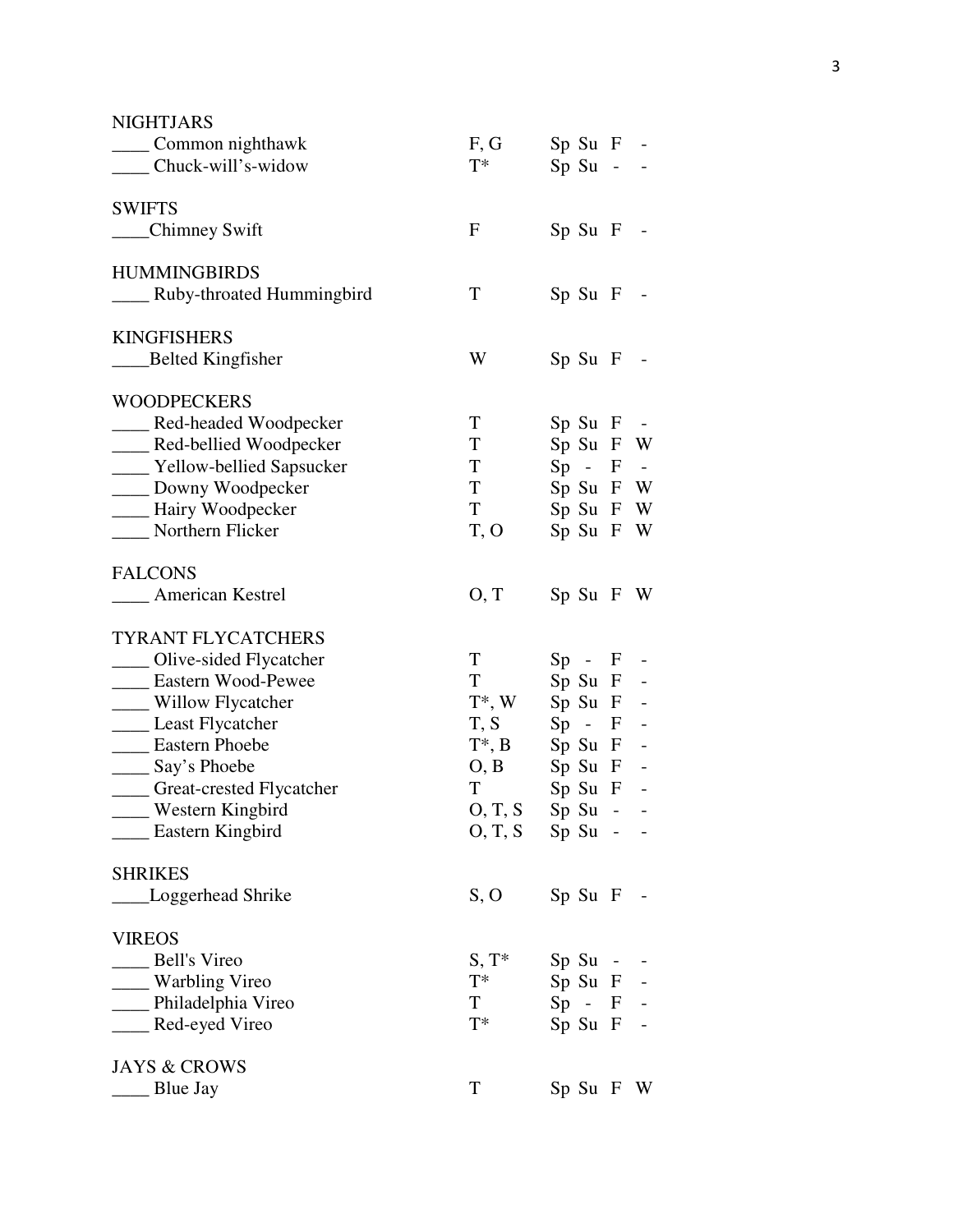| <b>American Crow</b>               | T            | Sp Su F W                                   |     |
|------------------------------------|--------------|---------------------------------------------|-----|
| <b>LARKS</b>                       |              |                                             |     |
| Horned Lark                        | $\mathbf{O}$ | $Sp$ Su F W                                 |     |
| <b>SWALLOWS</b>                    |              |                                             |     |
| _____ Purple Martin                | $\mathbf F$  | $Sp$ Su $F$ -                               |     |
| Tree Swallow                       | F            | $Sp$ Su $F -$                               |     |
| ____ Northern Rough-winged Swallow | F            | $Sp$ Su $F -$                               |     |
| Cliff Swallow                      | $\mathbf F$  | $Sp$ Su $F$ -                               |     |
| <b>Barn Swallow</b>                | F            | $Sp$ Su $F -$                               |     |
| <b>TITMICE &amp; CHICKADEES</b>    |              |                                             |     |
| _____ Black-capped Chickadee       | T            | $Sp$ Su F W                                 |     |
| Tufted Titmouse                    | $T^*$        | Sp Su F W                                   |     |
| <b>NUTHATCHES</b>                  |              |                                             |     |
| Red-breasted Nuthatch              | T            | - - F W                                     |     |
| ____ White-breasted Nuthatch       | T            | $Sp$ Su F W                                 |     |
| <b>CREEPERS</b>                    |              |                                             |     |
| <b>EXECUTE:</b> Brown Creeper      | T            | - Su $F$ W                                  |     |
| <b>WRENS</b>                       |              |                                             |     |
| <b>House Wren</b>                  | T            | $Sp$ Su $F -$                               |     |
| ___ Sedge Wren                     | W, G         | $Sp$ Su $F$ -                               |     |
| ___ Marsh Wren                     | W            | $Sp$ Su $F$                                 |     |
| Carolina Wren                      | T            | $Sp$ Su F W                                 |     |
| KINGLETS & GNATCATCHERS            |              |                                             |     |
| ____ Blue-gray Gnatcatcher         | $T^*$        | $Sp$ Su $F$ -                               |     |
| ____ Golden-crowned Kinglet        | T            | $\omega_{\rm{max}}$ and $\omega_{\rm{max}}$ | F W |
| _____ Ruby-crowned Kinglet         | T            | $Sp - F$                                    |     |
| <b>THRUSHES</b>                    |              |                                             |     |
| <b>Eastern Bluebird</b>            | T, O         | $Sp$ Su $F$ -                               |     |
| _Gray-cheeked Thrush               | $T^*$        | $Sp - F -$                                  |     |
| <b>Swainson's Thrush</b>           | $T^*$        | $Sp - F -$                                  |     |
| <b>Hermit Thrush</b>               | $T^*$        | $Sp - F -$                                  |     |
| Wood Thrush                        | $T^*$        | $Sp$ Su $F$ -                               |     |
| American Robin                     | T, O         | Sp Su F W                                   |     |
| <b>MIMIC THRUSHES</b>              |              |                                             |     |
| _ Gray Catbird                     | T, S         | $Sp$ Su $F$                                 |     |
| <b>Brown Thrasher</b>              | T, S         | $Sp$ Su $F -$                               |     |
| Northern Mockingbird               | T, S         | $Sp$ Su $F$ -                               |     |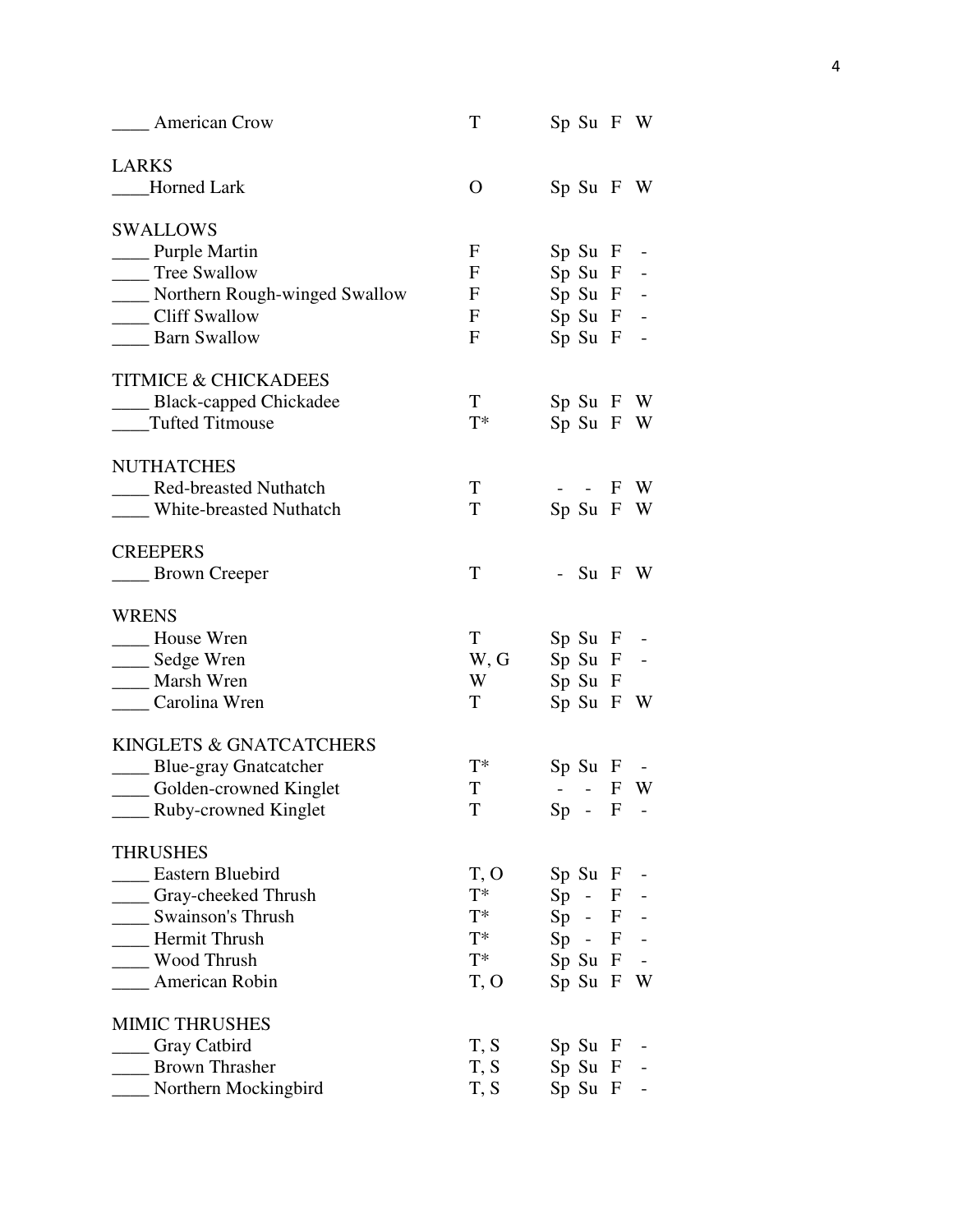| T, B<br>___ European Starling<br>$Sp$ Su F W<br><b>WAXWINGS</b><br>T<br>____ Cedar Waxwing<br>$Sp$ Su F W<br><b>SNOW BUNTING &amp; LONGSPURS</b><br><b>Snow Bunting</b><br>$\overline{O}$<br>W<br><b>WOOD WARBLERS</b><br>$T^*$<br>____ Northern Waterthrush<br>$Sp - F$<br>$T^*$<br><b>Black and White Warbler</b><br>$Sp - F -$<br>T<br>$Sp - F -$<br>Tennessee Warbler<br>$T^*$ , S<br>$Sp - F -$<br>____ Orange-crowned Warbler |
|-------------------------------------------------------------------------------------------------------------------------------------------------------------------------------------------------------------------------------------------------------------------------------------------------------------------------------------------------------------------------------------------------------------------------------------|
|                                                                                                                                                                                                                                                                                                                                                                                                                                     |
|                                                                                                                                                                                                                                                                                                                                                                                                                                     |
|                                                                                                                                                                                                                                                                                                                                                                                                                                     |
|                                                                                                                                                                                                                                                                                                                                                                                                                                     |
|                                                                                                                                                                                                                                                                                                                                                                                                                                     |
|                                                                                                                                                                                                                                                                                                                                                                                                                                     |
|                                                                                                                                                                                                                                                                                                                                                                                                                                     |
|                                                                                                                                                                                                                                                                                                                                                                                                                                     |
|                                                                                                                                                                                                                                                                                                                                                                                                                                     |
|                                                                                                                                                                                                                                                                                                                                                                                                                                     |
| T<br>Nashville Warbler<br>$Sp - F -$                                                                                                                                                                                                                                                                                                                                                                                                |
| Mourning Warbler<br>T, S<br>$Sp - F -$                                                                                                                                                                                                                                                                                                                                                                                              |
| Common Yellowthroat<br>$W, T^*$<br>$Sp$ Su $F -$                                                                                                                                                                                                                                                                                                                                                                                    |
| $T^*$<br><b>American Redstart</b><br>$Sp - F -$                                                                                                                                                                                                                                                                                                                                                                                     |
| T -<br>___ Magnolia Warbler<br>$Sp - F -$                                                                                                                                                                                                                                                                                                                                                                                           |
| Yellow Warbler<br>$T^*$ , W<br>$Sp$ Su $F -$                                                                                                                                                                                                                                                                                                                                                                                        |
| $T^*$<br>____ Blackpoll Warbler<br>$Sp - - -$                                                                                                                                                                                                                                                                                                                                                                                       |
| $S, T^*$<br>Palm Warbler<br>$Sp - F -$                                                                                                                                                                                                                                                                                                                                                                                              |
| $T^*$<br>$Sp - F -$<br>____ Yellow-rumped Warbler                                                                                                                                                                                                                                                                                                                                                                                   |
| Wilson's Warbler<br>S<br>$Sp - F -$                                                                                                                                                                                                                                                                                                                                                                                                 |
| $T^*, S$<br><b>Yellow-breasted Chat</b><br>$Sp$ Su $F$                                                                                                                                                                                                                                                                                                                                                                              |
| NATIVE SPARROWS, TOWHEES, JUNCOS                                                                                                                                                                                                                                                                                                                                                                                                    |
| _____ Spotted Towhee<br>T, S<br>$Sp$ Su $F -$                                                                                                                                                                                                                                                                                                                                                                                       |
| <b>Eastern Towhee</b><br>$Sp$ Su $F -$<br>T, S                                                                                                                                                                                                                                                                                                                                                                                      |
| <b>Example 2</b> American Tree Sparrow<br>T, S<br>F W<br>$\alpha = 1$ , and $\alpha = 1$                                                                                                                                                                                                                                                                                                                                            |
| ____ Chipping Sparrow<br>T<br>$Sp$ Su $F$<br>$\sim$                                                                                                                                                                                                                                                                                                                                                                                 |
| ____ Clay-colored Sparrow<br>T, S<br>$Sp - F$                                                                                                                                                                                                                                                                                                                                                                                       |
| Field Sparrow<br>T, S<br>$\mathbf{F}$<br>Sp Su                                                                                                                                                                                                                                                                                                                                                                                      |
| S, O<br>Vesper Sparrow<br>Sp Su<br>F                                                                                                                                                                                                                                                                                                                                                                                                |
| <b>Lark Sparrow</b><br>Sp Su<br>G, O, T<br>$\mathbf{F}$                                                                                                                                                                                                                                                                                                                                                                             |
| Savannah Sparrow<br>G, O<br>Sp<br>F                                                                                                                                                                                                                                                                                                                                                                                                 |
| <b>Grasshopper Sparrow</b><br>G<br>Sp Su<br>F                                                                                                                                                                                                                                                                                                                                                                                       |
| Le Conte's Sparrow<br>G, W<br>Sp<br>F<br>$\overline{a}$                                                                                                                                                                                                                                                                                                                                                                             |
| T<br>Sp<br>Fox Sparrow<br>F                                                                                                                                                                                                                                                                                                                                                                                                         |
| Song Sparrow<br>$S, T^*$<br>Sp Su<br>W<br>F                                                                                                                                                                                                                                                                                                                                                                                         |
| Sp<br>Lincoln's Sparrow<br>$S, T^*$<br>F<br>$\qquad \qquad -$                                                                                                                                                                                                                                                                                                                                                                       |
| <b>Swamp Sparrow</b><br>W<br>Sp Su<br>F                                                                                                                                                                                                                                                                                                                                                                                             |
| White-throated Sparrow<br>T, S<br>Sp<br>F                                                                                                                                                                                                                                                                                                                                                                                           |
| Harris' Sparrow<br>T, S<br>Sp<br>W<br>F                                                                                                                                                                                                                                                                                                                                                                                             |
| White-crowned Sparrow<br>T, S<br>F<br>Sp                                                                                                                                                                                                                                                                                                                                                                                            |